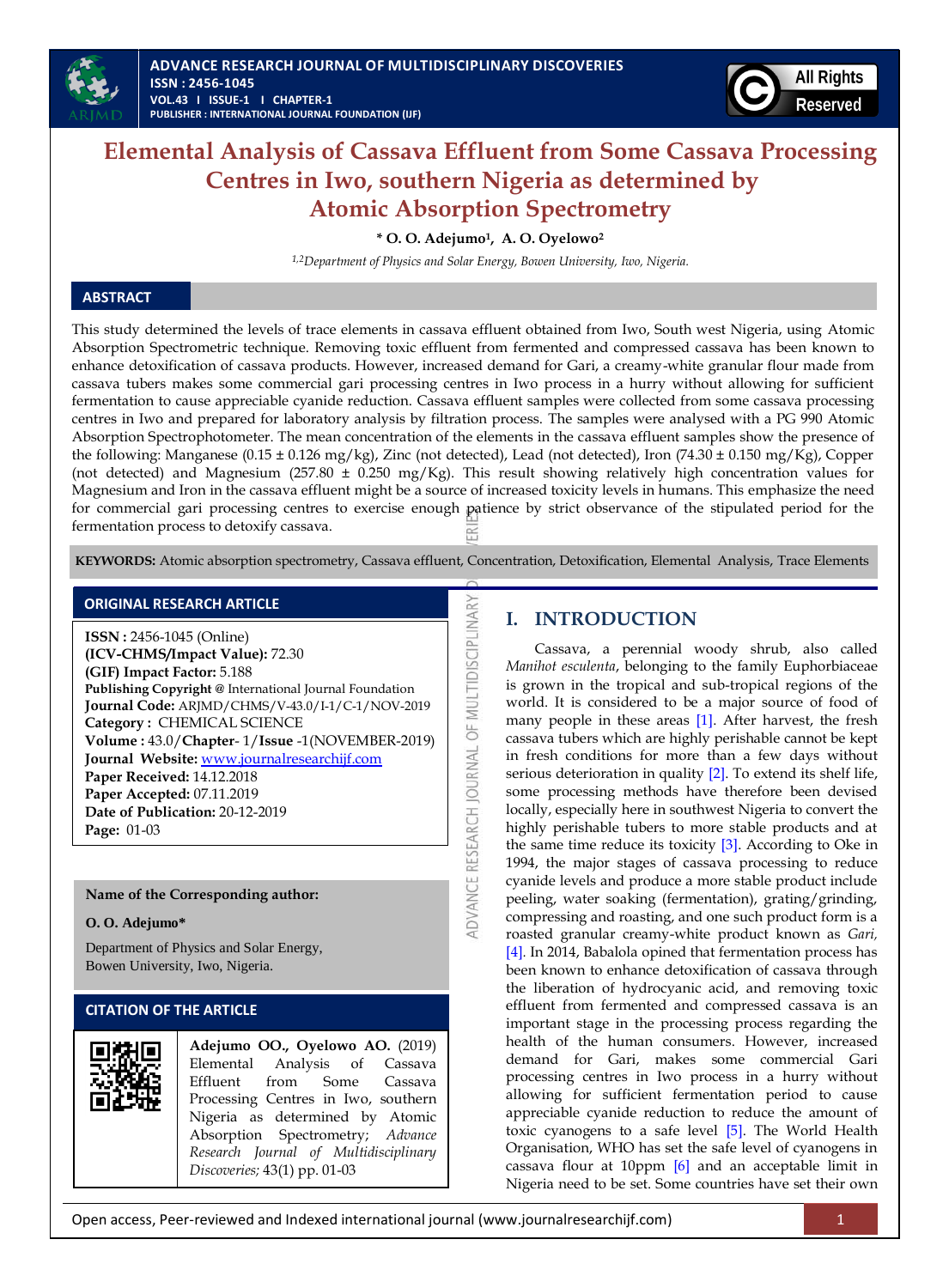#### ADVANCE RESEARCH JOURNAL OF MULTIDISCIPLINARY DISCOVERIES **ISSN : 2456-1045 (ONLINE)**

acceptable limits, for example, the acceptable limit in Indonesia is 40ppm [\[7\].](#page-2-6) Therefore, this study sets out to determine the levels of trace elements in cassava effluent with the view of sensitizing the local commercial *gari* processing center's on the need to allow for sufficient fermentation time for cassava to cause appreciable cyanide reduction, and for the appropriate health authorities in the country to ensure compliance.

Atomic absorption spectroscopy, AAS, was employed in this investigation to determine the concentrations of elements present in cassava effluent collected from some processing center's in Iwo, southwest Nigeria. The line source PG-990 Atomic Absorption Spectrophotometer, LS AAS located at the Central Science Research Laboratory of the Bowen University, Iwo was used in the flame configuration mode for the elemental analysis. Results of this determination should inform stakeholders in this area on the need to take appropriate decisions to safeguard the health of the human consumers.

# **II. MATERIALS AND METHODS**

#### **Sample Preparation**

Cassava effluent samples were collected from some cassava processing centres in Iwo and prepared for laboratory analysis in the Chemistry Laboratory of the Bowen University, Iwo. The sample preparation procedure used by Adejumo, et. al. [\[8\]](#page-2-7) in an earlier work in 2018 on the application of atomic absorption spectroscopy was adopted in this work, and triplicate measurements of the elemental composition of these cassava effluent samples were achieved after analyses with the PG 990 Atomic Absorption Spectrophotometer available at the Central Science Research Laboratory of Bowen University, Iwo.

#### **Theory and Description of Instrument**

Determination of the concentrations of chemical elements present in a given sample is achieved in Atomic Absorption Spectroscopy when the absorbed radiation of the chemical element of interest is measured by reading the spectra produced when the sample is excited. The three main techniques for AAS; flame, graphite and hydride all have their own advantages and disadvantages depending on analytical problems. In this work, the LS AAS was used in the flame configuration mode for the elemental analysis. It is a fully automated instrument for flame and/or graphite furnace analysis developed by PG Instruments Ltd. which incorporated two background correction systems; the deuterium lamp method and the self-reversal method. The essential components of the atomic absorption spectrophotometer, are designed such that minimum disruption to the overall system is produced by these component parts, and many design features are installed to keep the signal-to-noise ratio as low as possible.

#### **Atomic Absorption Spectrometer Analysis.**

The AAS analysis procedure used by Adejumo, et. al. [\[8\]](#page-2-7) in an earlier work on analyses with the PG 990 Atomic Absorption Spectrophotometer available at the Central Science Research Laboratory of Bowen University, Iwo, was adopted in this work. Triplicate measurements of the elemental composition of these cassava effluent samples were achieved and the result was displayed on the computer read-out.

# **III. STATISTICAL ANALYSIS and GRAPHICAL PRESENTATION**

The mean concentration of the elements Mn, Fe, and Mg analysed for the cassava effluent samples is presented in Table 1. Zn, Pb, and Cu were not detected. The data have been presented at 95% (± 2S) confidence level for triplicate measurements in each of the cases and the mean concentration displayed. The statistical test was carried out using the SPSS 20 statistical package at 0.05 (5%) significance level. The Independent sample t-test was done on the assumption of the Levene's test.

# **IV. RESULTS**

53

**DISCOVERI** 

**INARY** 

LTIDISCIPL

ş 5F **JRNAL** š

**RESEARCH** 

ADV/

The mean concentration of the elements analysed for the cassava effluent samples is presented in Table 1 below.

**Table 1: Mean Values for Concentration of elements in Cassava Effluent Samples**

| Elements                | Mn                                                     | $Zn$   Pb | Fe | Cu | Mg |
|-------------------------|--------------------------------------------------------|-----------|----|----|----|
| Concentration,<br>mg/Kg | $0.15 \pm 0.025$ Nd Nd 74.30 ± 0.250 Nd 257.80 ± 0.250 |           |    |    |    |

*Nd=Not detected*

#### **Table 2 shows the daily dietary allowance for the elements analysed as recommended by National Research Council, USA, [\[9\].](#page-2-8)**

**Table 2:** Recommended Dietary Allowances per day of Elements for Humans

| <b>Elements</b> | <b>Recommended Dietary</b><br>Allowances per day (mg) |         |  |  |
|-----------------|-------------------------------------------------------|---------|--|--|
|                 | Male                                                  | Female  |  |  |
| Mn              | $2 - 5$                                               | $2 - 5$ |  |  |
| Zn              | 15                                                    | 12      |  |  |
| Fe              | 10                                                    | 10      |  |  |
| Cu              | $2 - 3$                                               | $2 - 3$ |  |  |
| Μg              | 320                                                   | 320     |  |  |

*(Source: National Research Council, USA[, \[9\].](#page-2-8)*